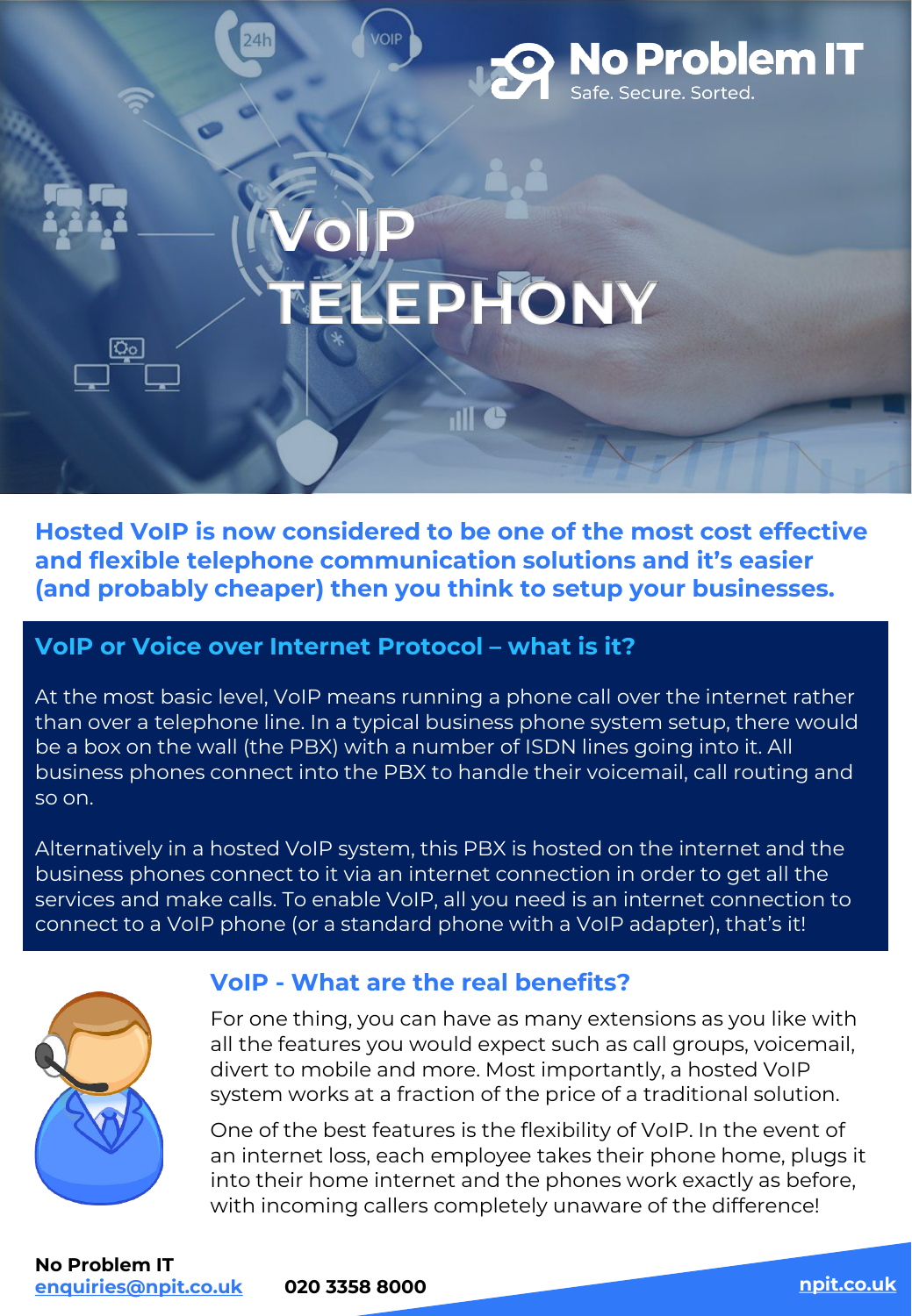

## **Making the swap to VoIP.**

Companies with traditional and ISDN telephone systems can make the switch to VoIP and reap the benefits straight away. This includes reduced charges by telecom providers and free internal calls.

The system will use your existing internet and WAN (Wide Area Network) connections, there is no need to change phone numbers as they can be transferred to the VoIP providers.

This will mean any existing ISDN will no longer need to be relied upon prior to the switch off. **PLUS:** Phone numbers will no longer be linked to geographical locations; they can therefore be transferred with office moves!





**No Problem IT 169 Hamilton Road, SE27 9SW [npit.co.uk](https://npit.co.uk/cyber-essentials-certification/)**